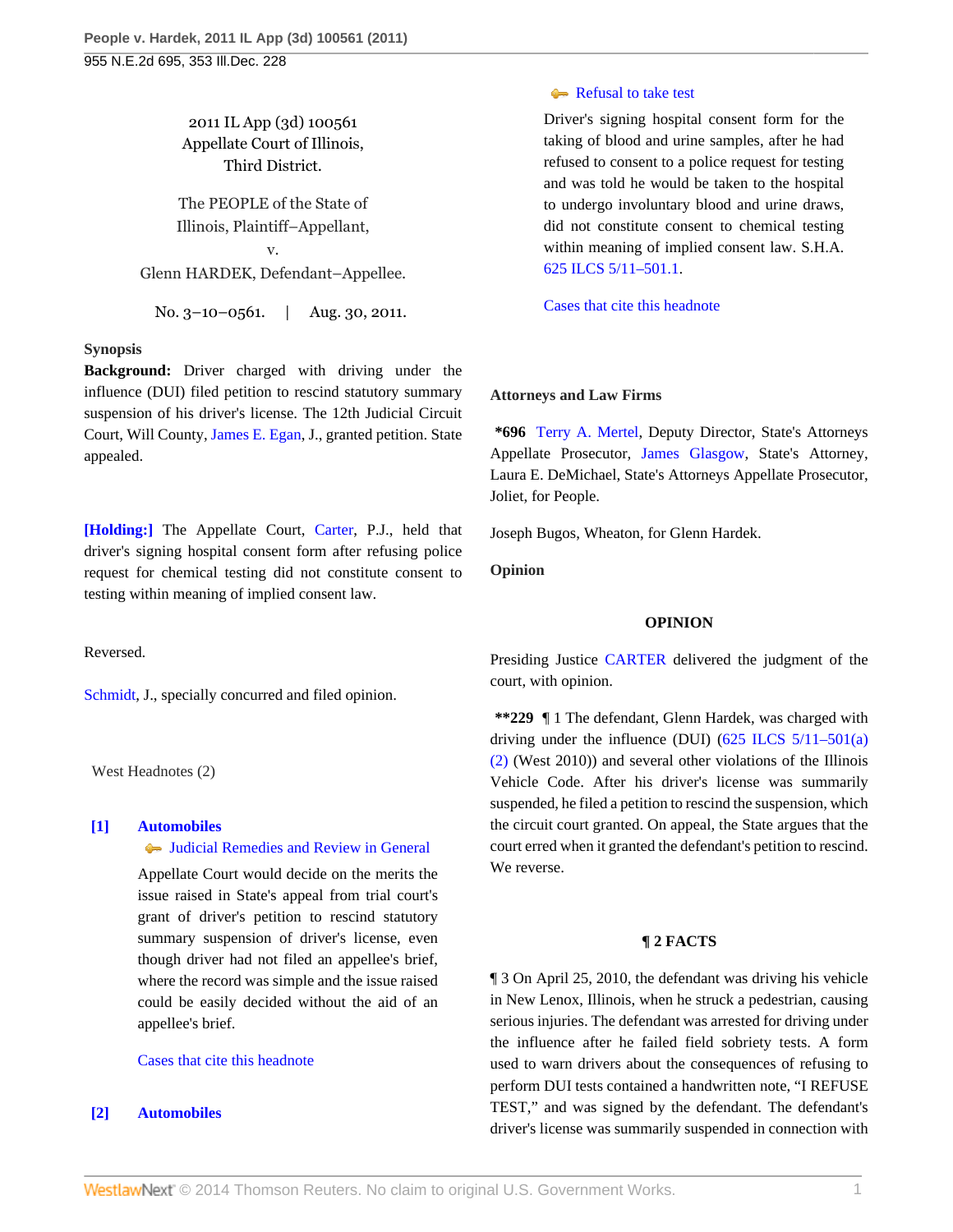955 N.E.2d 695, 353 Ill.Dec. 228

the incident, and he filed a petition to rescind the statutory summary suspension.

¶ 4 On June 15, 2010, the circuit court held a hearing on the defendant's petition to rescind. Officer David Dileto testified that the defendant refused to consent to a breath test following the accident. Another officer transported the defendant to the police station, where Dileto met up with the defendant approximately three hours later. Dileto told the defendant that he would be transported to the hospital, where blood and urine testing would be performed against his will. When asked who made the request of the defendant at the hospital for blood and urine draws, Dileto stated, "[t]he hospital staff." The defendant completed the hospital's consent **\*\*230 \*697** form and consented to the testing. The samples were given to Dileto, who sent them to a laboratory for analysis.

¶ 5 On June 25, 2010, the circuit court granted the defendant's petition to rescind. In so ruling, the court found that the defendant refused a breath test at the police station, but police gave the defendant a second chance to consent to testing while at the hospital, to which the defendant agreed. The court stated, "I'm going to take this as a consent to the officer's request." The court also stated, "[a]nd they went with the officer draw rather than a hospital draw." The State appealed.

## **¶ 6 ANALYSIS**

¶ 7 On appeal, the State argues that the circuit court erred when it granted the defendant's petition to rescind the statutory summary suspension of his driver's license. Specifically, the State argues that the court erred when it found that the police offered the defendant a second chance to consent to testing while at the hospital.

<span id="page-1-0"></span>**[\[1\]](#page-0-1)** ¶ 8 Initially, we note that the defendant has not filed an appellee's brief with this court. However, because we deem the record to be simple and because the issue raised can be easily decided without the aid of an appellee's brief, we will decide the issue on its merits. *[People v. Keithley,](http://www.westlaw.com/Link/Document/FullText?findType=Y&serNum=2021810663&pubNum=578&originationContext=document&vr=3.0&rs=cblt1.0&transitionType=DocumentItem&contextData=(sc.Search))* [399 Ill.App.3d 850, 853, 339 Ill.Dec. 758, 927 N.E.2d 299](http://www.westlaw.com/Link/Document/FullText?findType=Y&serNum=2021810663&pubNum=578&originationContext=document&vr=3.0&rs=cblt1.0&transitionType=DocumentItem&contextData=(sc.Search)) [\(2010\)](http://www.westlaw.com/Link/Document/FullText?findType=Y&serNum=2021810663&pubNum=578&originationContext=document&vr=3.0&rs=cblt1.0&transitionType=DocumentItem&contextData=(sc.Search)) (citing *[First Capitol Mortgage Corp. v. Talandis](http://www.westlaw.com/Link/Document/FullText?findType=Y&serNum=1976106934&pubNum=578&originationContext=document&vr=3.0&rs=cblt1.0&transitionType=DocumentItem&contextData=(sc.Search)) Construction Corp.,* [63 Ill.2d 128, 345 N.E.2d 493 \(1976\)\)](http://www.westlaw.com/Link/Document/FullText?findType=Y&serNum=1976106934&pubNum=578&originationContext=document&vr=3.0&rs=cblt1.0&transitionType=DocumentItem&contextData=(sc.Search)).

<span id="page-1-1"></span>**[\[2\]](#page-0-0)** ¶ 9 In relevant part, section 11–501.1(a) of the Illinois Vehicle Code (Code) [\(625 ILCS 5/11–501.1\(a\)](http://www.westlaw.com/Link/Document/FullText?findType=L&pubNum=1000008&cite=IL625S5%2f11-501.1&originatingDoc=I4a437391d82c11e0be8fdb5fa26a1033&refType=SP&originationContext=document&vr=3.0&rs=cblt1.0&transitionType=DocumentItem&contextData=(sc.Search)#co_pp_8b3b0000958a4) (West 2010)) mandates that any person who drives or has actual physical control of a motor vehicle on an Illinois public highway

impliedly consents to chemical testing to determine the amount of alcohol in that person's blood if that person is arrested for DUI. If that person refuses to submit to such testing, his or her driver's license will be summarily suspended. [625 ILCS 5/11–501.1\(d\)](http://www.westlaw.com/Link/Document/FullText?findType=L&pubNum=1000008&cite=IL625S5%2f11-501.1&originatingDoc=I4a437391d82c11e0be8fdb5fa26a1033&refType=SP&originationContext=document&vr=3.0&rs=cblt1.0&transitionType=DocumentItem&contextData=(sc.Search)#co_pp_5ba1000067d06), [\(e\)](http://www.westlaw.com/Link/Document/FullText?findType=L&pubNum=1000008&cite=IL625S5%2f11-501.1&originatingDoc=I4a437391d82c11e0be8fdb5fa26a1033&refType=SP&originationContext=document&vr=3.0&rs=cblt1.0&transitionType=DocumentItem&contextData=(sc.Search)#co_pp_7fdd00001ca15) (West 2010).

¶ 10 In this case, the record does not support the circuit court's finding that the request for consent to testing at the hospital came from the police. Testimony elicited at the hearing revealed that the defendant refused to consent to a police request for testing and was told he would be taken to the hospital to undergo involuntary blood and urine draws. Although the testing at the hospital was done at the behest of the police, it was hospital staff that requested the defendant to sign a hospital consent form to perform the draws. He completed the form, and hospital staff performed the draws. There is no support for the circuit court's conclusion that the signing of a hospital consent form at the request of hospital staff is tantamount to the police giving the defendant a "second chance" to consent to testing. *Cf. [People v. Myers,](http://www.westlaw.com/Link/Document/FullText?findType=Y&serNum=1985108709&pubNum=578&originationContext=document&vr=3.0&rs=cblt1.0&transitionType=DocumentItem&contextData=(sc.Search))* [130 Ill.App.3d 681, 684, 86 Ill.Dec. 9, 474 N.E.2d 923](http://www.westlaw.com/Link/Document/FullText?findType=Y&serNum=1985108709&pubNum=578&originationContext=document&vr=3.0&rs=cblt1.0&transitionType=DocumentItem&contextData=(sc.Search)) [\(1985\);](http://www.westlaw.com/Link/Document/FullText?findType=Y&serNum=1985108709&pubNum=578&originationContext=document&vr=3.0&rs=cblt1.0&transitionType=DocumentItem&contextData=(sc.Search)) *People v. Shaffer,* [261 Ill.App.3d 304, 307, 199](http://www.westlaw.com/Link/Document/FullText?findType=Y&serNum=1994103642&pubNum=578&originationContext=document&vr=3.0&rs=cblt1.0&transitionType=DocumentItem&contextData=(sc.Search)) [Ill.Dec. 431, 634 N.E.2d 31 \(1994\)](http://www.westlaw.com/Link/Document/FullText?findType=Y&serNum=1994103642&pubNum=578&originationContext=document&vr=3.0&rs=cblt1.0&transitionType=DocumentItem&contextData=(sc.Search)). Thus, contrary to the special concurrence's position, the court's conclusion was against the manifest weight of the evidence.

¶ 11 For these reasons, we hold that the court erred when it rescinded the statutory summary suspension of the defendant's driver's license.

# **¶ 12 CONCLUSION**

¶ 13 For the foregoing reasons, the judgment of the circuit court of Will County is reversed.

¶ 14 Reversed.

**\*\*231 \*698** Justice [WRIGHT](http://www.westlaw.com/Link/Document/FullText?findType=h&pubNum=176284&cite=0139707701&originatingDoc=I4a437391d82c11e0be8fdb5fa26a1033&refType=RQ&originationContext=document&vr=3.0&rs=cblt1.0&transitionType=DocumentItem&contextData=(sc.Search)) concurred in the judgment and opinion.

Justice [SCHMIDT](http://www.westlaw.com/Link/Document/FullText?findType=h&pubNum=176284&cite=0163914201&originatingDoc=I4a437391d82c11e0be8fdb5fa26a1033&refType=RQ&originationContext=document&vr=3.0&rs=cblt1.0&transitionType=DocumentItem&contextData=(sc.Search)) specially concurred, with opinion.

¶ 15 Justice [SCHMIDT](http://www.westlaw.com/Link/Document/FullText?findType=h&pubNum=176284&cite=0163914201&originatingDoc=I4a437391d82c11e0be8fdb5fa26a1033&refType=RQ&originationContext=document&vr=3.0&rs=cblt1.0&transitionType=DocumentItem&contextData=(sc.Search)), specially concurring:

¶ 16 I concur in the result reached by the majority but not the analysis or, for that matter, the description of the facts.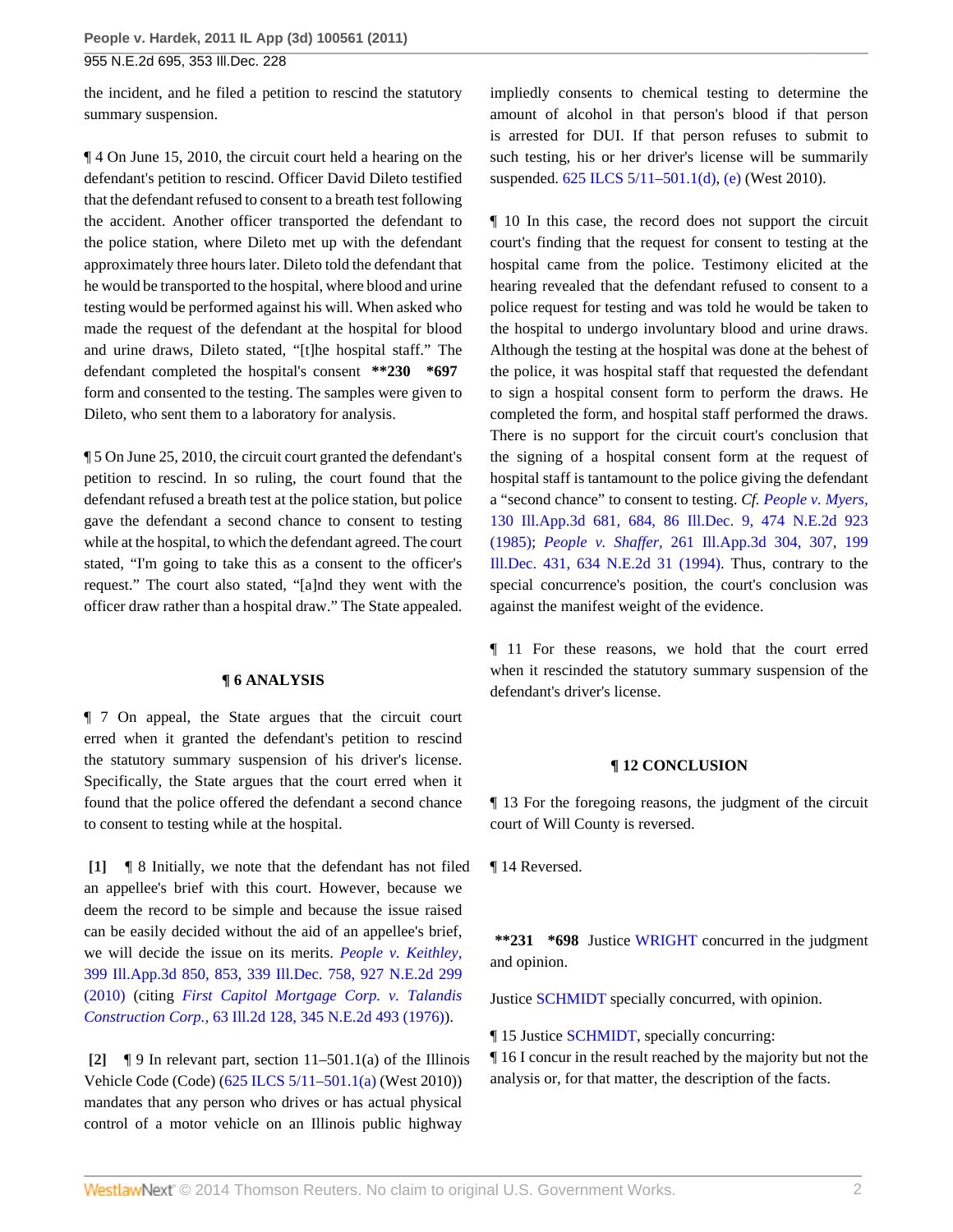¶ 17 The defendant was a driver in a personal injury motor vehicle accident. After the accident, he was taken to the police station, where he was offered a Breathalyzer test. He was given the warning of the consequences of a refusal. He refused. The police officer issued a refusal; defendant wrote on the form, "I refuse test" and signed underneath his statement.

¶ 18 Officer Dileto then advised defendant that he would be taken to the hospital and blood would be taken against his will. The officer transported defendant to the hospital where he again advised defendant that blood would be taken without his consent. Nurses came in with hospital consent forms, the defendant signed, and both blood and urine were taken from defendant without any fight. The trial court granted defendant's motion to rescind his summary suspension based on a conclusion that, while defendant refused a Breathalyzer test at the police station, the police offered defendant a second chance at the hospital and defendant consented at that time. This ruling is in error.

¶ 19 The involuntary draw of blood after refusal is authorized by section 11–501.2(c)(2) of the Illinois Vehicle Code (the Code). [625 ILCS 5/11–501.2\(c\)\(](http://www.westlaw.com/Link/Document/FullText?findType=L&pubNum=1000008&cite=IL625S5%2f11-501.2&originatingDoc=I4a437391d82c11e0be8fdb5fa26a1033&refType=SP&originationContext=document&vr=3.0&rs=cblt1.0&transitionType=DocumentItem&contextData=(sc.Search)#co_pp_4b24000003ba5)2) (West 2010). This section provides:

"2. Notwithstanding any ability to refuse under this Code to submit to these tests or any ability to revoke the implied consent to these tests, if a law enforcement officer has probable cause to believe that a motor vehicle driven by or in actual physical control of a person under the influence of alcohol, other drug or drugs, or intoxicating compound or compounds, or any combination thereof has caused the death or personal injury to another, that person shall submit, upon the request of a law enforcement officer, to a chemical test or tests of his or her blood, breath or urine for the purpose of determining the alcohol content thereof or the presence of any other drug or combination of both.

This provision does not affect the applicability of or imposition of driver's license sanctions under Section 11– 501.1 of this Code." [625 ILCS 5/11–501.2\(c\)](http://www.westlaw.com/Link/Document/FullText?findType=L&pubNum=1000008&cite=IL625S5%2f11-501.2&originatingDoc=I4a437391d82c11e0be8fdb5fa26a1033&refType=SP&originationContext=document&vr=3.0&rs=cblt1.0&transitionType=DocumentItem&contextData=(sc.Search)#co_pp_4b24000003ba5)(2) (West 2010).

¶ 20 This section authorizes nonconsensual testing in DUI cases where the arrested motorist has caused death or bodily injury to another. DUI prosecutions and statutory summary suspensions operate independently from one another, and evidence collected through nonconsensual testing done under

section  $11-501.2(c)(2)$  may be used in DUI cases only. Section  $11-501.2(c)(2)$  specifically provides that, "This provision does not affect the applicability of or imposition of driver's license sanctions under Section 11–501.1 of this Code." [625 ILCS 5/11–501.2\(c\)](http://www.westlaw.com/Link/Document/FullText?findType=L&pubNum=1000008&cite=IL625S5%2f11-501.2&originatingDoc=I4a437391d82c11e0be8fdb5fa26a1033&refType=SP&originationContext=document&vr=3.0&rs=cblt1.0&transitionType=DocumentItem&contextData=(sc.Search)#co_pp_4b24000003ba5)(2) (West 2010). What could be clearer?

¶ 21 The facts are straightforward. Defendant was involved in a personal injury accident. After the appropriate warnings, defendant refused a breath test. The police told him that they were going to take him to the hospital for an involuntary draw. They did. The defendant was provided with hospital consent forms, which he signed. Blood and urine were taken. The samples were given to the police. The statute is clear that the defendant's submission to the mandatory testing does not **\*\*232 \*699** affect the applicability of or imposition of driver's license sanctions (statutory summary suspension) under section 11–501.1 of the Code. That is, a defendant's submission to the testing after refusal does not affect or nullify his prior refusal.

¶ 22 The trial judge relied heavily on *[People v. Severson,](http://www.westlaw.com/Link/Document/FullText?findType=Y&serNum=2015472122&pubNum=578&originationContext=document&vr=3.0&rs=cblt1.0&transitionType=DocumentItem&contextData=(sc.Search))* 379 [Ill.App.3d 699, 319 Ill.Dec. 140, 885 N.E.2d 411 \(2008\),](http://www.westlaw.com/Link/Document/FullText?findType=Y&serNum=2015472122&pubNum=578&originationContext=document&vr=3.0&rs=cblt1.0&transitionType=DocumentItem&contextData=(sc.Search)) in coming to his decision. I believe that *[Severson](http://www.westlaw.com/Link/Document/FullText?findType=Y&serNum=2015472122&originationContext=document&vr=3.0&rs=cblt1.0&transitionType=DocumentItem&contextData=(sc.Search))* was wrongly decided. It has already been rejected by the Fourth District in *People v. Ehley,* [381 Ill.App.3d 937, 948, 320 Ill.Dec.](http://www.westlaw.com/Link/Document/FullText?findType=Y&serNum=2015894602&pubNum=578&originationContext=document&vr=3.0&rs=cblt1.0&transitionType=DocumentItem&contextData=(sc.Search)) [628, 887 N.E.2d 772 \(2008\).](http://www.westlaw.com/Link/Document/FullText?findType=Y&serNum=2015894602&pubNum=578&originationContext=document&vr=3.0&rs=cblt1.0&transitionType=DocumentItem&contextData=(sc.Search)) However, the *[Ehley](http://www.westlaw.com/Link/Document/FullText?findType=Y&serNum=2015894602&originationContext=document&vr=3.0&rs=cblt1.0&transitionType=DocumentItem&contextData=(sc.Search))* court, while disagreeing with *[Severson,](http://www.westlaw.com/Link/Document/FullText?findType=Y&serNum=2015472122&originationContext=document&vr=3.0&rs=cblt1.0&transitionType=DocumentItem&contextData=(sc.Search))* distinguished it.

¶ 23 In *[Severson,](http://www.westlaw.com/Link/Document/FullText?findType=Y&serNum=2015472122&originationContext=document&vr=3.0&rs=cblt1.0&transitionType=DocumentItem&contextData=(sc.Search))* police encountered the defendant in a hospital emergency room after an accident. The police officer decided that the defendant was intoxicated and arrested him for DUI. He then requested that defendant submit to chemical testing of his blood to determine the level of alcohol or other drugs. The defendant was given the appropriate warnings and then refused the testing.

¶ 24 Police officers then advised Severson that under the circumstances, they could strap him down and physically take his blood. The *[Severson](http://www.westlaw.com/Link/Document/FullText?findType=Y&serNum=2015472122&originationContext=document&vr=3.0&rs=cblt1.0&transitionType=DocumentItem&contextData=(sc.Search))* case does not discuss this, but it would seem the only "circumstances" to which the officer was referring were that someone other than the defendant was injured in the accident. The police asked if he would then submit to this testing "without a struggle." The police testified that defendant "agreed to that but he wanted [to note] that he still refused." (Internal quotation marks omitted.) *Severson,* [379 Ill.App.3d at 701, 319 Ill.Dec. 140, 885](http://www.westlaw.com/Link/Document/FullText?findType=Y&serNum=2015472122&pubNum=578&originationContext=document&vr=3.0&rs=cblt1.0&transitionType=DocumentItem&contextData=(sc.Search)) [N.E.2d 411.](http://www.westlaw.com/Link/Document/FullText?findType=Y&serNum=2015472122&pubNum=578&originationContext=document&vr=3.0&rs=cblt1.0&transitionType=DocumentItem&contextData=(sc.Search)) The trial court concluded that defendant had not refused to be tested and, therefore, rescinded the statutory